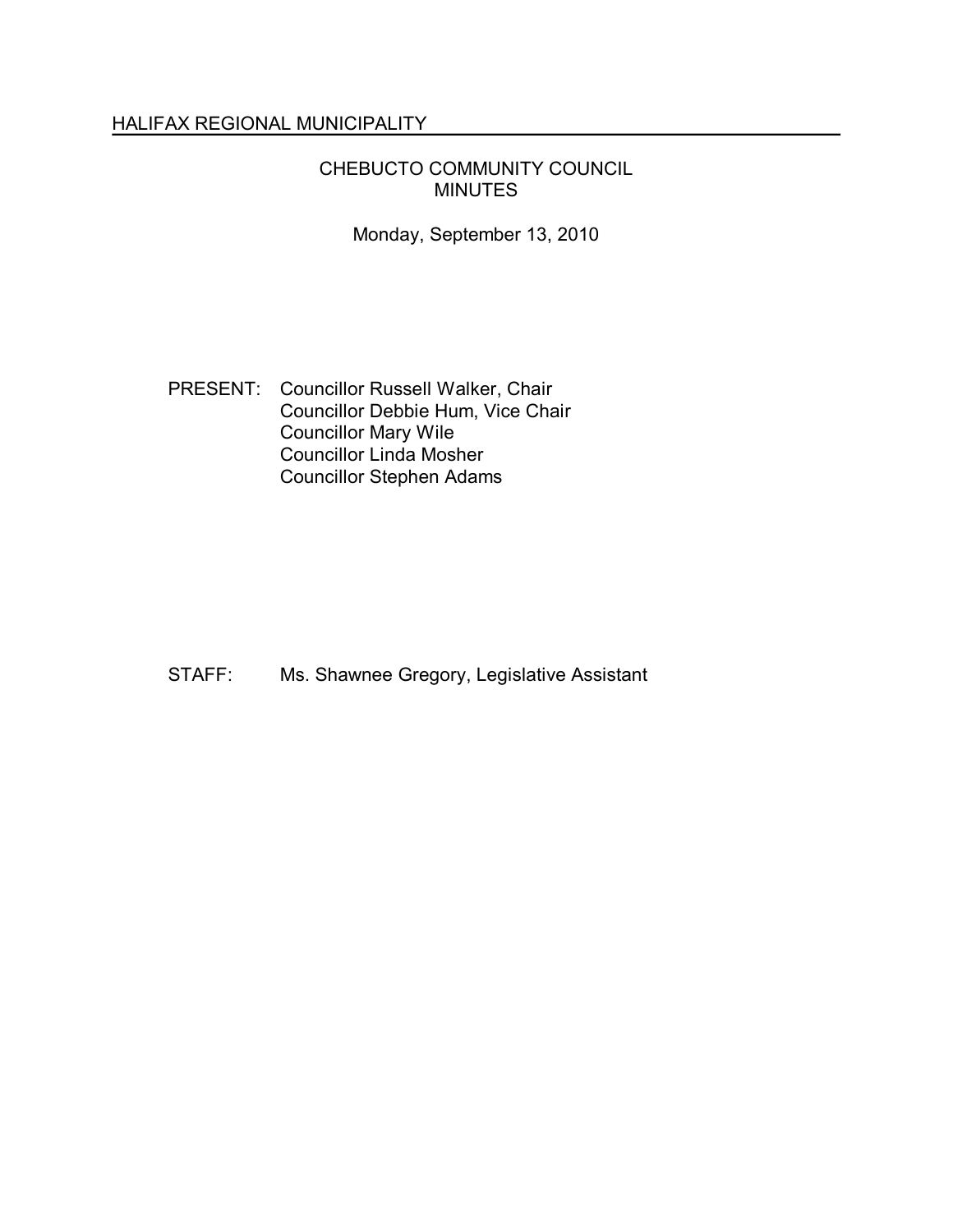# TABLE OF CONTENTS

| 1.               |                                                                                                                                                                                                                                                                                                                                                                                                                                                                                                                                                         |
|------------------|---------------------------------------------------------------------------------------------------------------------------------------------------------------------------------------------------------------------------------------------------------------------------------------------------------------------------------------------------------------------------------------------------------------------------------------------------------------------------------------------------------------------------------------------------------|
| 2.               |                                                                                                                                                                                                                                                                                                                                                                                                                                                                                                                                                         |
| 3.               | APPROVAL OF THE ORDER OF BUSINESS AND APPROVAL OF ADDITIONS                                                                                                                                                                                                                                                                                                                                                                                                                                                                                             |
| $\overline{4}$ . | BUSINESS ARISING OUT OF THE MINUTES  4<br>4.1<br><b>Status Sheet Items</b><br>4.1.1 J.L IIsley High School - Campus Opportunity 4<br>4.1.2 Keefe Drive - Emergency Concerns Due to Road Condition and<br>4.1.5 Resident Traffic and Safety Concerns - Fairmount Subdivision . 5<br>4.1.6 Fire and Dirt Bike Concerns on the Chain of Lakes Trail Behind<br>Request for Installation of Waste Receptacle and Dog Waste Bag<br>4.1.7<br>Dispenser at the HRM Owned Chain of Lakes Trail Head - Crown<br>4.1.9 Sidewalk Request - Barry Crescent  6<br>4.2 |
| 5.               |                                                                                                                                                                                                                                                                                                                                                                                                                                                                                                                                                         |
| 6.               |                                                                                                                                                                                                                                                                                                                                                                                                                                                                                                                                                         |
| 7.               |                                                                                                                                                                                                                                                                                                                                                                                                                                                                                                                                                         |
| 8.               | 8.1 Public Hearings.<br>7<br>8.2                                                                                                                                                                                                                                                                                                                                                                                                                                                                                                                        |
| 9.               | CORRESPONDENCE, PETITIONS AND PRESENTATIONS  7<br>9.1<br>9.2<br><b>Petitions</b><br>9.3<br>9.3.1 Solid Waste Removal Changes - Cowie Hill - Mr. Jon Coates &<br>Mr. Byron Feener, Halifax County Condominium Corporation                                                                                                                                                                                                                                                                                                                                |
| 10.              | 10.1                                                                                                                                                                                                                                                                                                                                                                                                                                                                                                                                                    |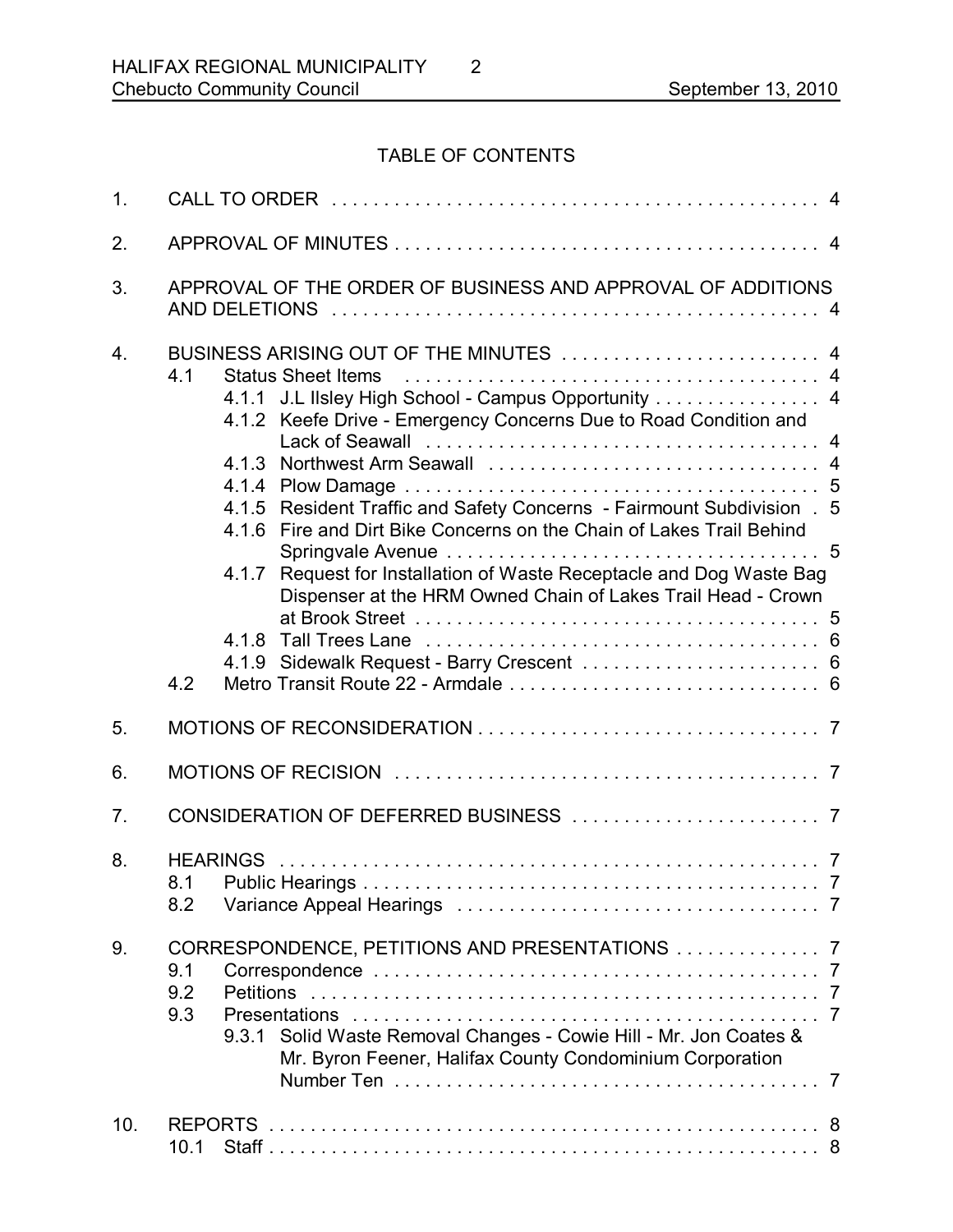|     | 10.1.1 Case 15883: Telecommunications Tower - Purcell's Cove Road,                                                                                                                                                                |
|-----|-----------------------------------------------------------------------------------------------------------------------------------------------------------------------------------------------------------------------------------|
| 11. |                                                                                                                                                                                                                                   |
| 12. | Water Quality Testing - Dingle Beach - Councillor Mosher  9<br>12.1<br>Heritage Gas Bedford Highway Project - Update - Councillor Hum 10<br>12.2<br>Sign By-law - Electronic Signs - Spryfield Area - Councillor Adams 11<br>12.3 |
| 13. |                                                                                                                                                                                                                                   |
| 14. |                                                                                                                                                                                                                                   |
| 15. |                                                                                                                                                                                                                                   |
| 16. |                                                                                                                                                                                                                                   |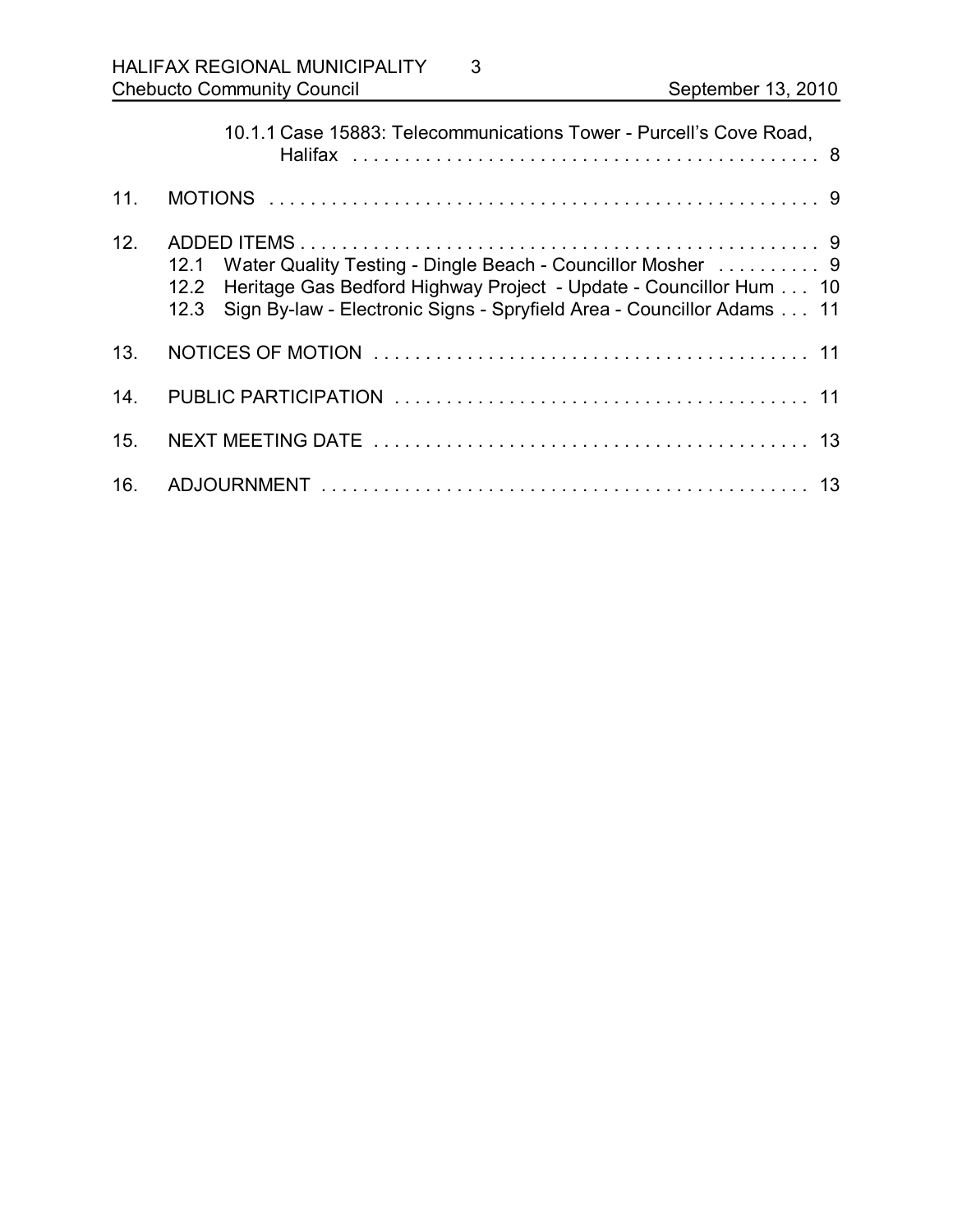### **1. CALL TO ORDER**

The Chair called the meeting to order at 7:05 p.m. in the Keshen Goodman Library.

### **2. APPROVAL OF MINUTES July 5, 2010**

**MOVED BY Councillor Hum, seconded by Councillor Wile, that the minutes of July 5, 2010 be approved as presented. MOTION PUT AND PASSED.** 

### **3. APPROVAL OF THE ORDER OF BUSINESS AND APPROVAL OF ADDITIONS AND DELETIONS**

Additions:

- 12.1 Water Quality Testing Dingle Beach Councillor Mosher
- 12.2 Heritage Gas Bedford Highway Project Update Councillor Hum
- 12.3 Sign By-law Electronic Signs Spryfield Area Councillor Adams

### **MOVED BY Councillor Hum, seconded by Councillor Adams, that the agenda be approved as amended. MOTION PUT AND PASSED.**

### **4. BUSINESS ARISING OUT OF THE MINUTES**

### **4.1 Status Sheet Items**

### **4.1.1 J.L Ilsley High School Campus Opportunity**

Councillor Mosher indicated that she would contact HRM Real Estate staff for an update on this matter.

This item is to remain on the Status Sheet.

### **4.1.2 Keefe Drive Emergency Concerns Due to Road Condition and Lack of Seawall**

Councillor Mosher indicated that she would contact HRM Design and Construction staff for an update on this matter.

This item is to remain on the Status Sheet.

### **4.1.3 Northwest Arm Seawall**

Mr. John Charles, Planner, provided the presentation on the Northwest Arm Seawall. Highlights were as follows: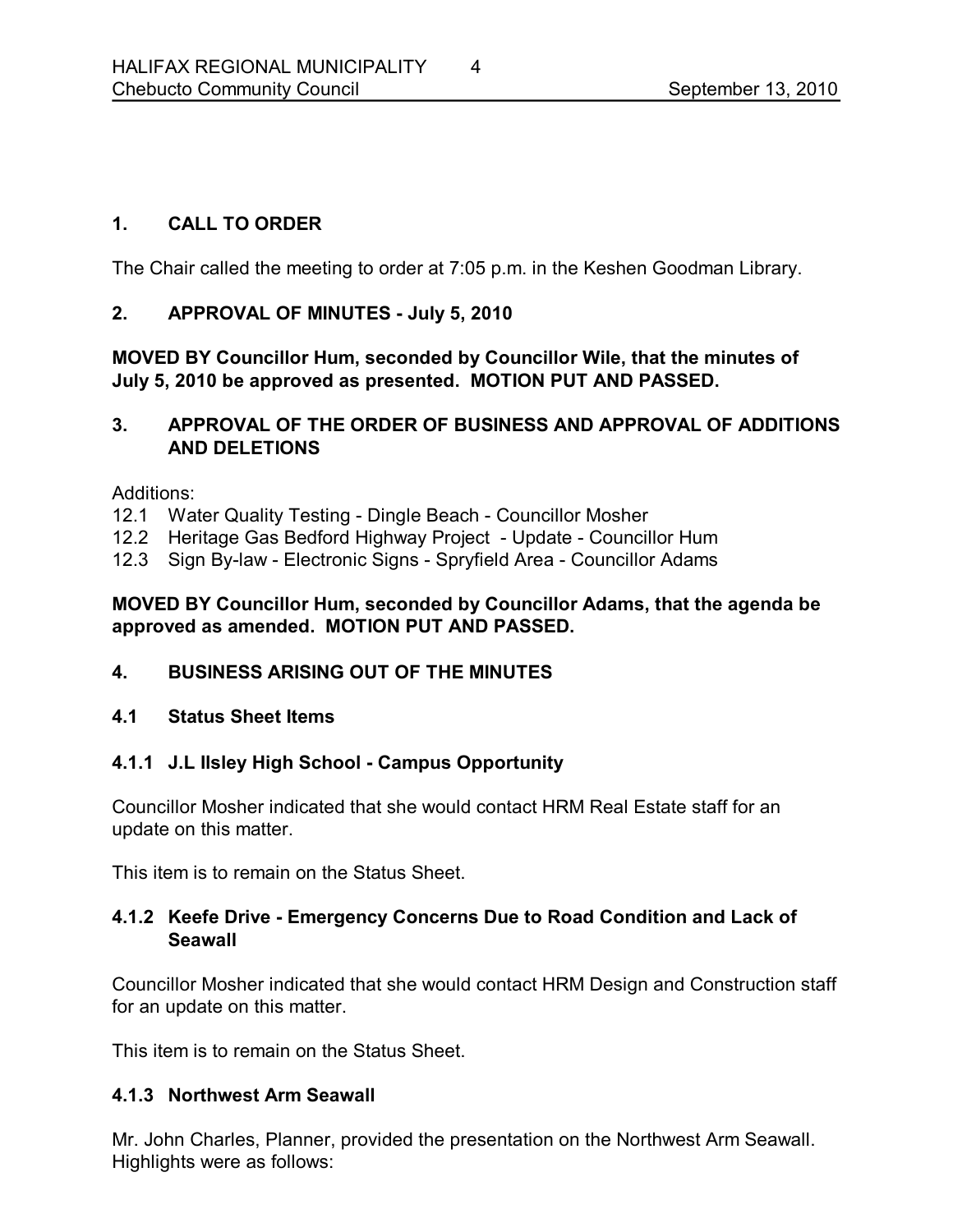- Cold Water Consulting Limited, one of the top ranking groups of its kind in North America, has been working on the Northwest Arm seawall restoration project
- Cold Water Consulting staff met frequently with HRM staff to ensure that their design recommendations met HRM requirements
- The assets investigated were Horseshoe Island, Regatta Point and Sir Sandford Fleming Park
- A LiDAR based model was employed
- Findings show that, in general, HRM seawalls are in poor condition, are too low and the continuous concrete cap stone being used is causing problems
- The number one priority repair is a 200 metre section at Sir Sandford Fleming Park
- Staff have decided to use drystone for the new wall with an asphalt footpath
- The paved footpath will allow for a lower seawall height as it will be designed for overtopping
- The next step of this process will be a report to Regional Council recommending the adoption of a Restoration Strategy

Councillor Mosher thanked Mr. Charles for his presentation; stating that this has been a frustrating issue for many residents. She thanked staff for their help; noting that she would gladly bring this matter forward to Regional Council. Councillor Mosher indicated that she would like to organize a public information meeting in coordination with staff and direct stakeholders in the area.

This item is to be removed from the Status Sheet.

# **4.1.4 Plow Damage**

There was no update. This item is to remain on the Status Sheet.

# **4.1.5 Resident Traffic and Safety Concerns Fairmount Subdivision**

Councillor Mosher indicated that she would contact HRM Traffic and Right of Way staff for an update on this matter.

This item is to remain on the Status Sheet.

# **4.1.6 Fire and Dirt Bike Concerns on the Chain of Lakes Trail Behind Springvale Avenue**

Councillor Mosher advised that she has been meeting with Superintendent Jim Perrin, local trail groups and staff on site. She indicated that they were dealing with site specific issues and that she would be using some of her District Capital Funds to help the matter.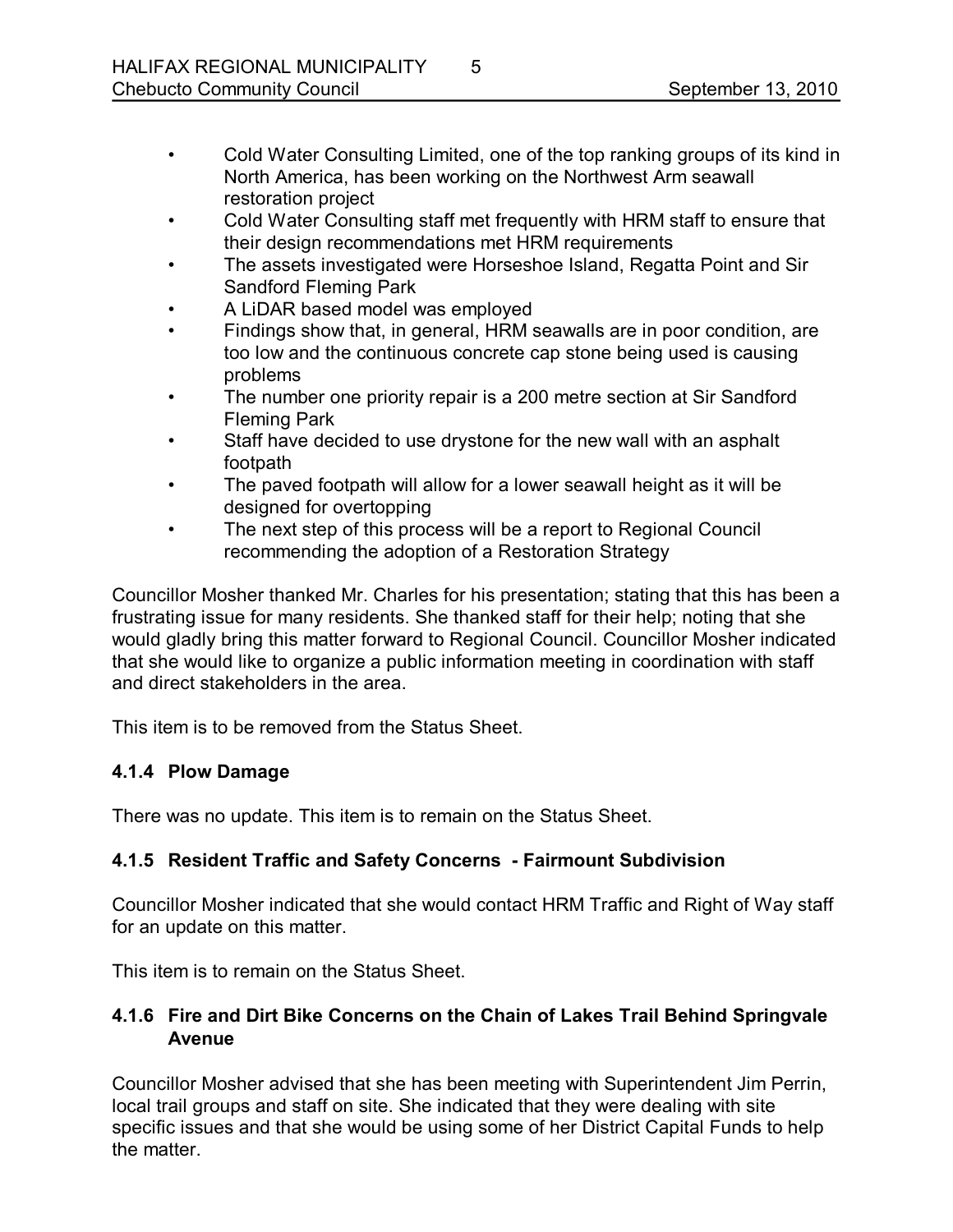This item is to be removed from the Status Sheet.

### **4.1.7 Request for Installation of Waste Receptacle and Dog Waste Bag Dispenser at the HRM Owned Chain of Lakes Trail Head Crown at Brook Street**

Councillor Mosher requested that this item be directed to staff.

This item is to be removed from the Status Sheet.

### **4.1.8 Tall Trees Lane**

Councillor Hum indicated that a report was forthcoming.

This item is to remain on the Status Sheet.

#### **4.1.9 Sidewalk Request Barry Crescent**

• An information report dated July 9, 2010 was submitted.

Councillor Adams indicated that he would forward the information report dated July 9, 2010 to Mr. Doucet. He wished to commend Mr. Phil Townsend, Director of Infrastructure and Asset Management, and his staff for such a quick turnaround time.

This item is to be removed from the Status Sheet.

#### **4.2 Metro Transit Route 22 Armdale**

Mr. Eddie Robar, Manager of Service Development with Metro Transit, provided the presentation on Metro Transit Route 22 - Armdale. He advised that Metro Transit follows the Council Focus Areas and that the Transportation Focus Area is one of the most important at the moment. He indicated that growth centres in HRM are identified in the Regional Plan and those areas become transit nodes for service as well. He noted that the Walter Havill Drive and Osborne Street area was definitely one of those areas as it did not have transit service and was quite high in population density. Mr. Robar stated that Metro Transit had developed a five year Strategic Operations Plan and that Route 22 was included in that report; noting that staff had undertaken significant public input as well as a survey which had one of the highest response rates of any survey given by HRM let alone Metro Transit. He advised that Metro Transit had followed through on expectations as well as on providing services to HRM.

Mr. Robar indicated that staff had a three pronged plan when creating the service via Walter Havill Drive; a route which serviced the new Metro Transit bus terminal and garage, the park and ride lot at Exhibition Park and that would take passengers to and from the Mumford Terminal. He stated that Walter Havill Drive was a perfect transit street as it was a high density area with a mixture of residential homes and condominiums and it connected to side streets; noting that such conditions provide the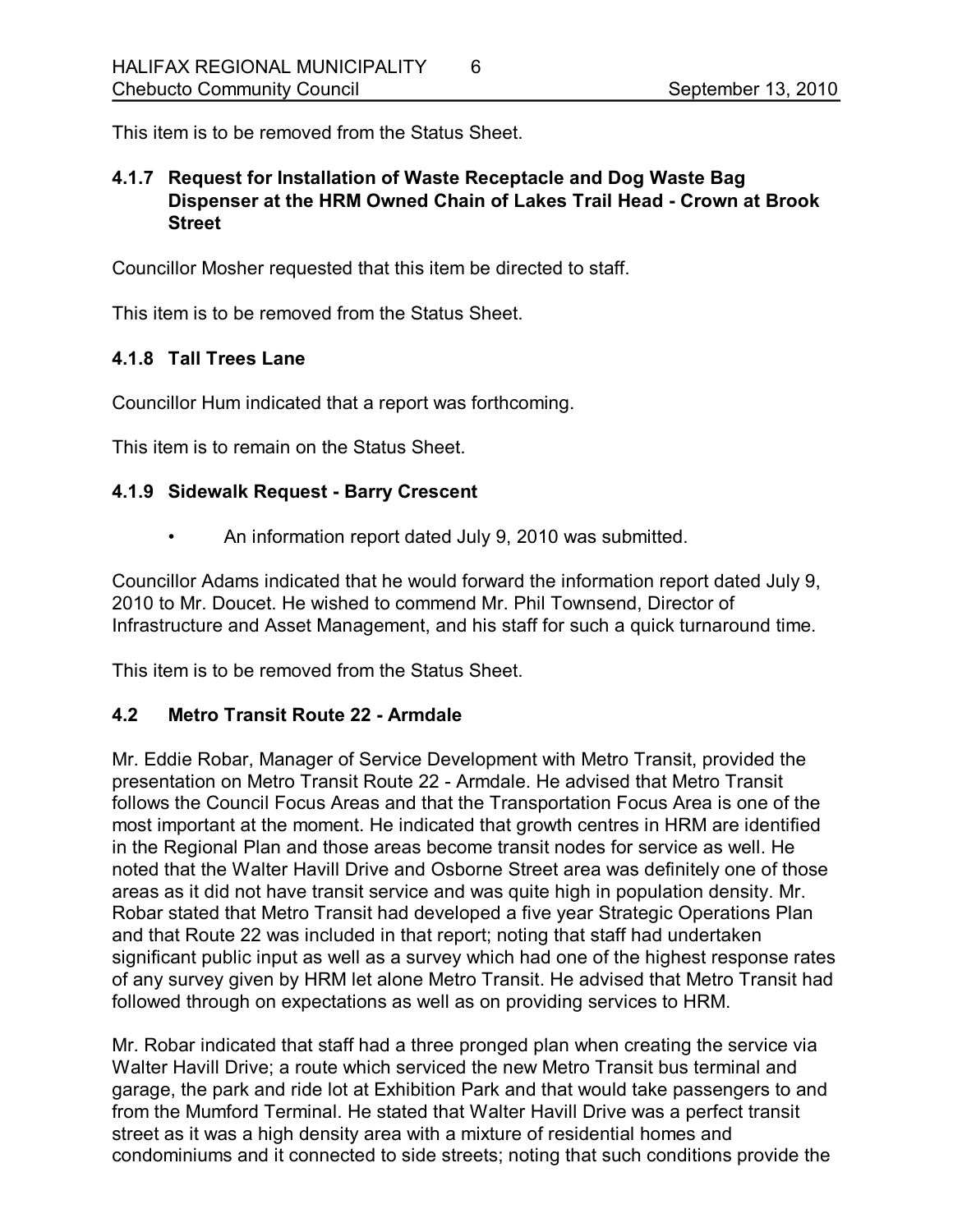best opportunity to create ridership. Mr. Robar advised that during a 17 hour service day Route 22 had 371 riders which was quite a successful number; particularly for the route's second week of service. He stated that on Walter Havill Drive, 14 people got on the bus and 29 people got off; noting that not everyone using the route would be entering and exiting the bus at that point. He indicated that Metro Transit does not typically rate service and success until approximately 18 months after implementation. In closing, Mr. Robar advised that, from a routing and servicing perspective, Metro Transit thinks Route 22 is best and ridership has not proven them wrong. He stated that staff would be monitoring the route and, if after approximately 18 months, it does not end up meeting service standards it will be reduced.

The Chair thanked Mr. Robar for his presentation.

- **5. MOTIONS OF RECONSIDERATION None**
- **6. MOTIONS OF RECISION None**
- **7. CONSIDERATION OF DEFERRED BUSINESS None**
- **8. HEARINGS**
- **8.1 Public Hearings None**
- **8.2 Variance Appeal Hearings None**
- **9. CORRESPONDENCE, PETITIONS AND PRESENTATIONS**
- **9.1 Correspondence None**
- **9.2 Petitions None**
- **9.3 Presentations**
- **9.3.1 Solid Waste Removal Changes Cowie Hill Mr. Jon Coates & Mr. Byron Feener, Halifax County Condominium Corporation Number Ten**
	- A presentation was submitted.

Mr. Jon Coates, Director of the Board of Directors for the Halifax County Condominium Corporation Number Ten, provided the presentation on Solid Waste Removal Changes. Highlights were as follows:

- The changes HRM has made in the Waste Management Strategy by creating a six bag limit is a good idea, however, the problem lies in the implementation of the regulation
- It appears as though row houses were not taken into consideration when creating this new regulation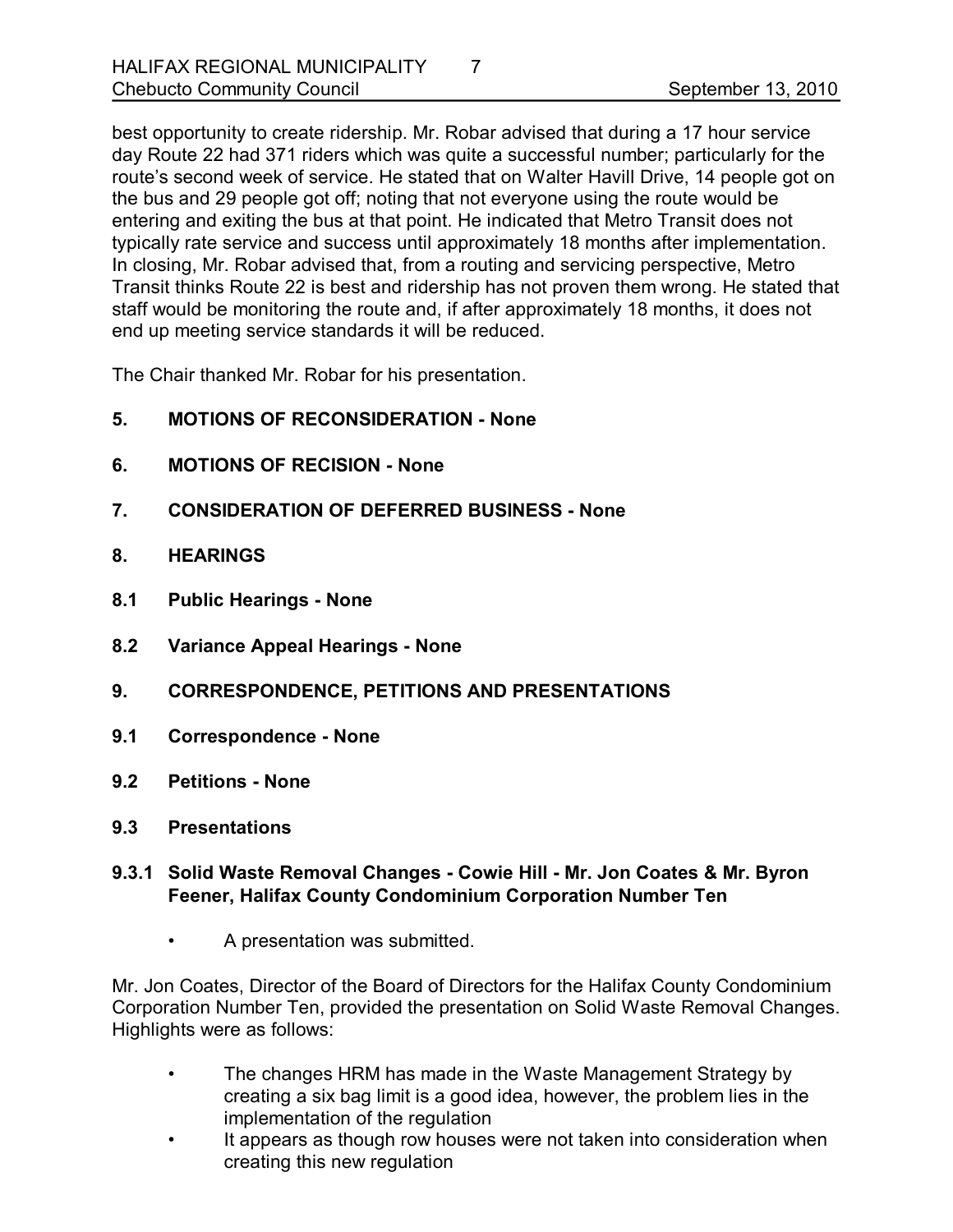- The aging population living in row houses must walk a distance of almost 600 yards, in some cases, in order to take their garbage to the curb
- Middle units are forced to carry garbage through their houses in order to reach the curb
- Every row house walkway has two homes on it, however, waste management personnel refuses to divide and count six bags per household
- The aging population has difficulty getting their large green bins to the curb as the size is out of proportion to what is required in the community
- As a result, less than 20% of the community is participating in composting; the majority of participants live in end units
- Data collected by Mr. Coates' indicates that the row houses do not exceed 25% of the bag limit which leads to the conclusion that waste management is enforcing a regulation where it is not needed

In closing, Mr. Coates stated that if Community Council could consider directions in improving how garbage is collected, it would be greatly appreciated.

**MOVED BY Councillor Mosher, seconded by Councillor Adams, that Chebucto Community Council:**

- **1. Request that staff implement a plan to ensure that the waste management collection for Cowie Hill remains the same as it has since 1972;**
- **2. Forward this matter to the Solid Waste Advisory Committee and request a report to determine a solution for green carts for row housing and, in addition, assess solutions to stop leaks and deter rodents; and**
- **3. Request that staff consult with stakeholders to obtain key information to assist in a solution.**

Councillor Mosher thanked Mr. Coates and Mr. Byron Feener, President of the Board of Directors for the Halifax County Condominium Corporation Number Ten, for their work and patience. She advised that Regional Council agreed on a six bag limit in order to enhance waste diversion; not to penalize residents and discourage them from the very goal of the Waste Management Strategy. Councillor Mosher indicated that this subdivision was built in 1972 and was quite compact which did not allow adequate room for green carts. She stated that in looking at the number of units and number of bags allowed it was not reflecting the intent of the HRM Solid Waste Strategy.

Councillor Hum asked if she could bring this information forward to the Condominium Owners of Nova Scotia for their consideration.

Mr. Coates agreed to this request.

The Chair advised Mr. Coates to investigate solid waste collection for condominiums as it was his opinion that these row houses had been placed in the wrong category.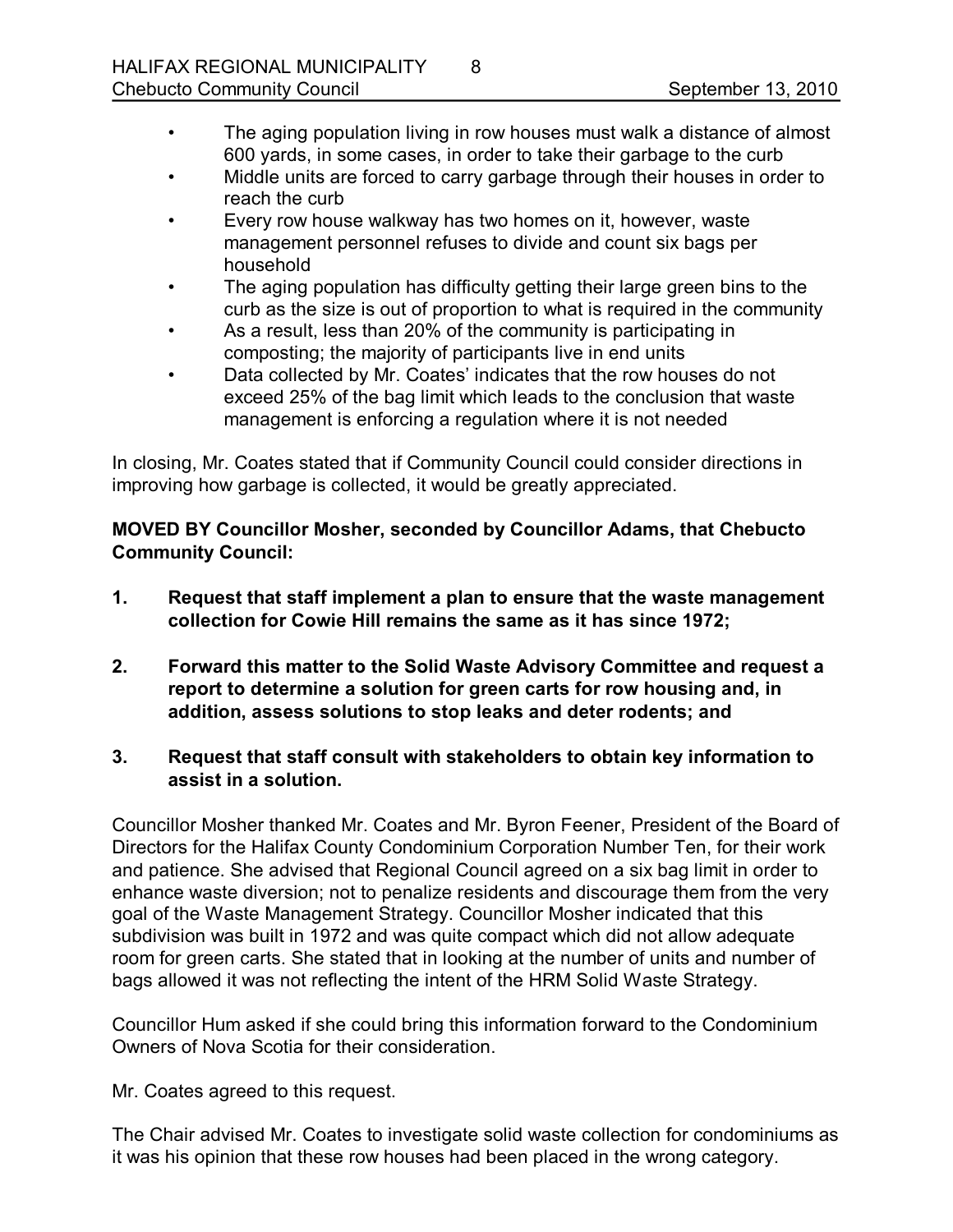### **MOTION PUT AND PASSED.**

- **10. REPORTS**
- **10.1 Staff**

### **10.1.1 Case 15883: Telecommunications Tower Purcell's Cove Road, Halifax**

- A staff report dated July 2, 2010 was before Community Council.
- Correspondence dated March 10, 2010 from Mr. Joe Metlege, Vice President of Operations, Templeton Properties, was submitted.

Mr. Miles Agar, Planner, provided the presentation on Case 15883: Telecommunications Tower - Purcell's Cove Road, Halifax. He indicated that a public information meeting was held on March 8, 2010 regarding the matter. He advised that the mass and scale of the proposed use is incompatible with the area and, as an alternative, staff has requested that Rogers Communications explore a larger site; a request which Rogers has said is not possible.

**MOVED BY Councillor Mosher, seconded by Councillor Adams, that Chebucto Community Council forward a negative recommendation to Industry Canada in relation to the proposal by Rogers Communications Inc., as a result of concerns related to the close proximity of established residential development to the proposed location of a new 35 metre free standing self support telecommunications tower and associated equipment shelter at PID 00269753 Purcell's Cove Road, Halifax as shown on Map 1 and Attachment A of the report dated July 2, 2010.**

Councillor Mosher indicated that the report dated July 2, 2010 outlined detailed policies as to why the tower could not be installed in the area. She stated that, earlier in the year, she had received calls from residents advising that surveying was occurring in the area as well as roads being put in without permission; noting that she then received a call from an HRM Planner stating it was urgent that Rogers be permitted to install a tower, which she found interesting. She advised that she had asked for Council's consideration to ask Templeton Properties, the firm that owns Fenwick Towers, to allow the current Rogers cell tower to remain on the roof of the building; noting that it was soon after put in writing that Templeton Properties would be happy to allow them to continue their lease for the 48 to 60 months it would take for building renovations to occur. Councillor Mosher stated that Templeton Properties had also noted that after the five year lease they would be open to discuss more options to allow the tower to stay on top of the newly renovated building on Fenwick Street.

# **MOTION PUT AND PASSED.**

**11. MOTIONS None**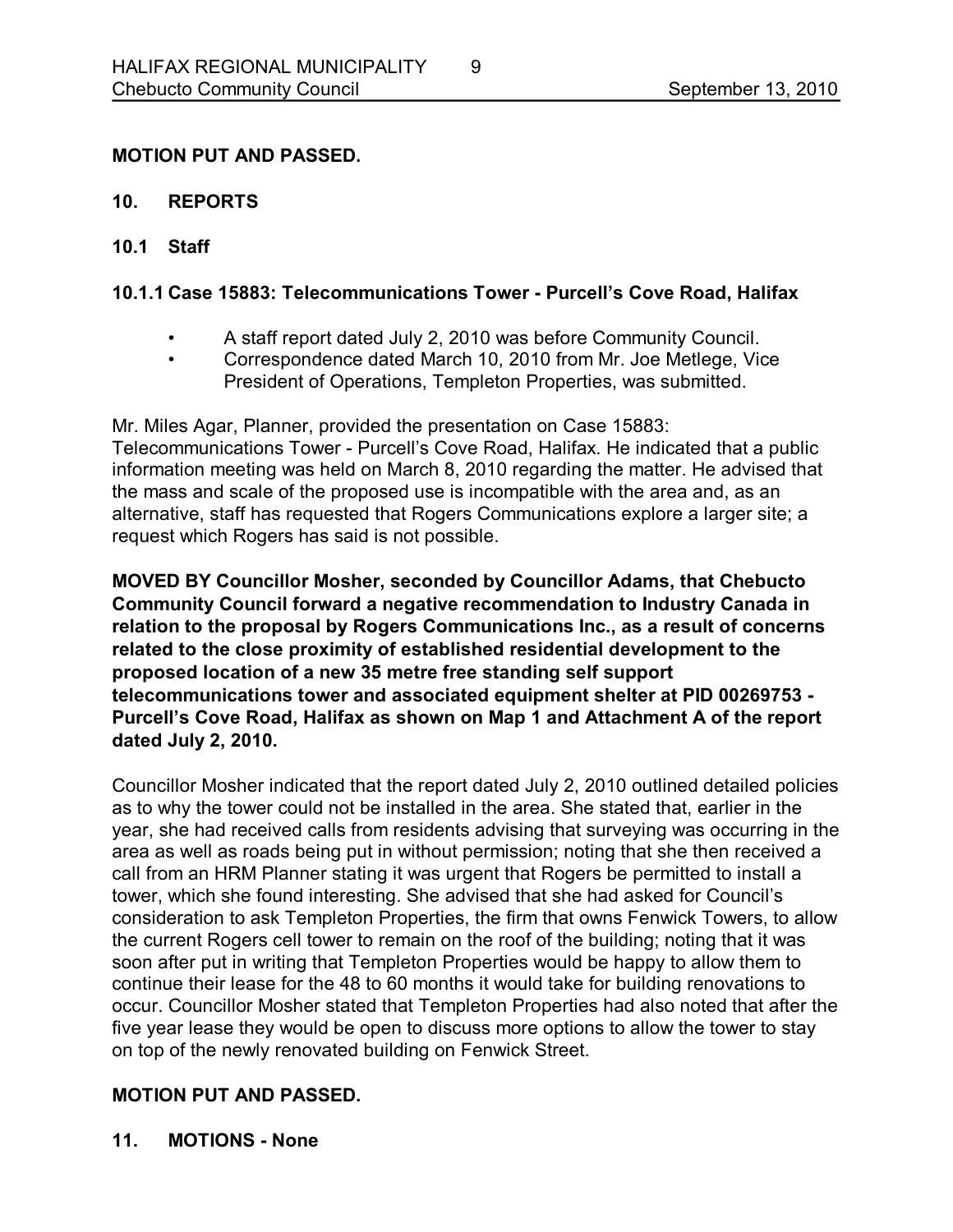# **12. ADDED ITEMS**

# **12.1 Water Quality Testing Dingle Beach Councillor Mosher**

Councillor Mosher advised that both Black Rock and Dingle Beaches were being closed for up to a week after it rains as staff await water quality test results from a private company; noting that the results rarely show contamination. She indicated that Halifax Water has the ability to test right away which would alleviate the need to close beaches for unnecessary lengths of time.

**MOVED BY Councillor Mosher, seconded by Councillor Adams, that Chebucto Community Council request that staff investigate the Water Quality Sampling Program at Black Rock and Dingle Beaches and report back on potential more efficient manners in which to conduct water quality testing. MOTION PUT AND PASSED.** 

# **12.2 Heritage Gas Bedford Highway Project Update Councillor Hum**

Councillor Hum provided an update on the Heritage Gas Bedford Highway Project as she and Councillor Outhit had been receiving many calls from residents regarding this matter. She stated that residents were concerned with the quality of repaving and advised that work on the highway was not complete nor all of the Heritage Gas requirements. She indicated that she had received an email report from staff which she would forward to the Legislative Assistant for the record. Councillor Hum outlined staff's email report as follows:

- The statement that Heritage Gas is required "to only repave the area that Heritage Gas cut in to" is not a correct statement
- There are various requirements along the entire section which are different depending on the extent of the excavation, location, preconditions of the road and future planned resurfacing, to name a few issues which make up the determination of what HG are required to do
- HRM's current standard does not require that longitudinal trench reinstatements include new asphalt across the entire width of the street
- The reinstatement standard takes into account potential settlement/rideability issues and poor quality repairs are dealt with accordingly
- HRM has a two year warranty on all work and is not responsible for corrective repair costs
- Some sections are treated differently such as the Bedford Highway between Bayview Road and Flamingo Drive as it has a high Surface District Index (SDI) and Heritage Gas is required to microsurface to the crown of the road in this area
- Heritage Gas may wait until spring 2011 to complete this work as a result of difficulties in arranging for microsurfacing at this time of year
- The other high SDI portion is between Millview and Nelson's Landing which has been avoided with the exception of one or two crosscuts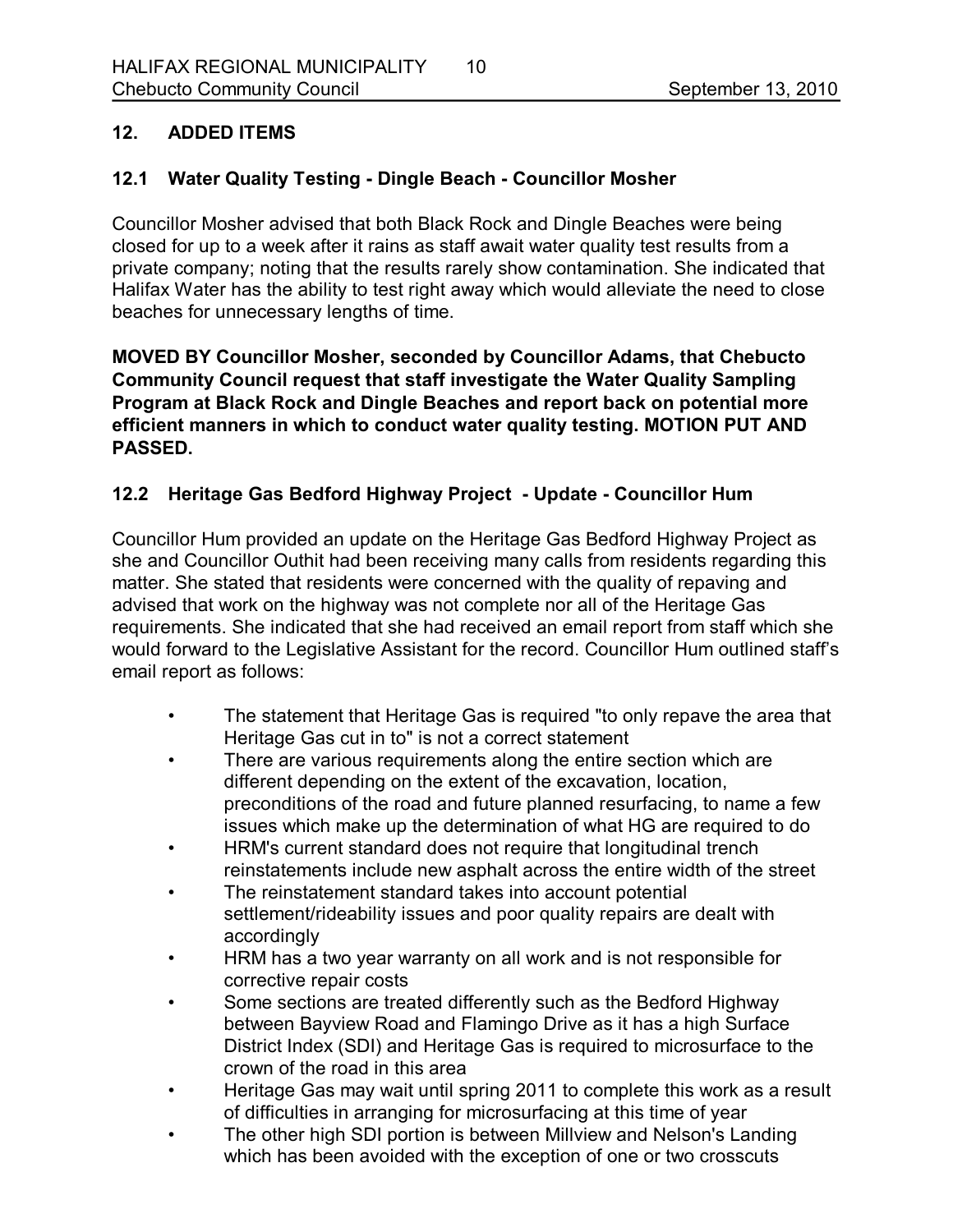- The remainder of the Bedford Highway is lower SDI and is scheduled for pavement treatments starting in 2011
- Heritage Gas is required to do final reinstatement with an asphalt spreader through the EP portion of the project from the Fairview overpass to 300 metres north of Larry Uteck Boulevard
- Staff have imposed a five year warranty on a section near Sherbrooke Street where extensive undermining occurred which was repaired by using non shrink fill
- Staff identified a deficiency between the Fairview Overpass and Bayview Road as there was extensive undermining there and, according to staff's records, no corrective action was taken
- Staff have advised Heritage Gas that this area must be excavated, properly backfilled and compacted by July 2011

In closing, Councillor Hum advised that all issues would be addressed by staff and a further report provided to Community Council once the highway has been inspected.

The Chair advised that residents and Council must give Heritage Gas time as they had done extensive work in his District. He stated that their process is to install a flat top to let the road settle for three weeks at which time the road is dug back up and repaved. He indicated that the Heritage Gas work has been a great success in his District.

# **12.3 Sign Bylaw Electronic Signs Spryfield Area Councillor Adams**

Councillor Adams indicated that this request was being brought forward by himself, Councillor Mosher and the Spryfield Business Commission. He stated that current zoning does not allow for an electronic sign to be installed in the Salvation Army parking lot on Herring Cove Road and that staff has been investigating how to amend the By-law and zoning to allow this to proceed.

**MOVED BY Councillor Adams, seconded by Councillor Mosher, that Chebucto Community Council request information from staff regarding what is available to allow an electronic sign to be erected in the Salvation Army parking lot on Herring Cove Road with regards to necessary zoning arrangements and Bylaw requirements. MOTION PUT AND PASSED.** 

# 13. NOTICES OF MOTION - NONE

# **14. PUBLIC PARTICIPATION**

**Mr. Mike Bonin**, Walter Havill Drive, stated that although he had brought up the issue of Metro Transit Route 22 Armdale in the past, he had new information regarding the statistics which Mr. Robar had presented. He indicated that if you divide the approximately 300 riders for one day by 70 buses you get 42 people per bus. He advised that he had seen some empty and almost empty buses and wondered how this could be a high priority route. Mr. Bonin stated that he did not think Metro Transit had taken the time to ask residents if they were interested in taking the Route 22 bus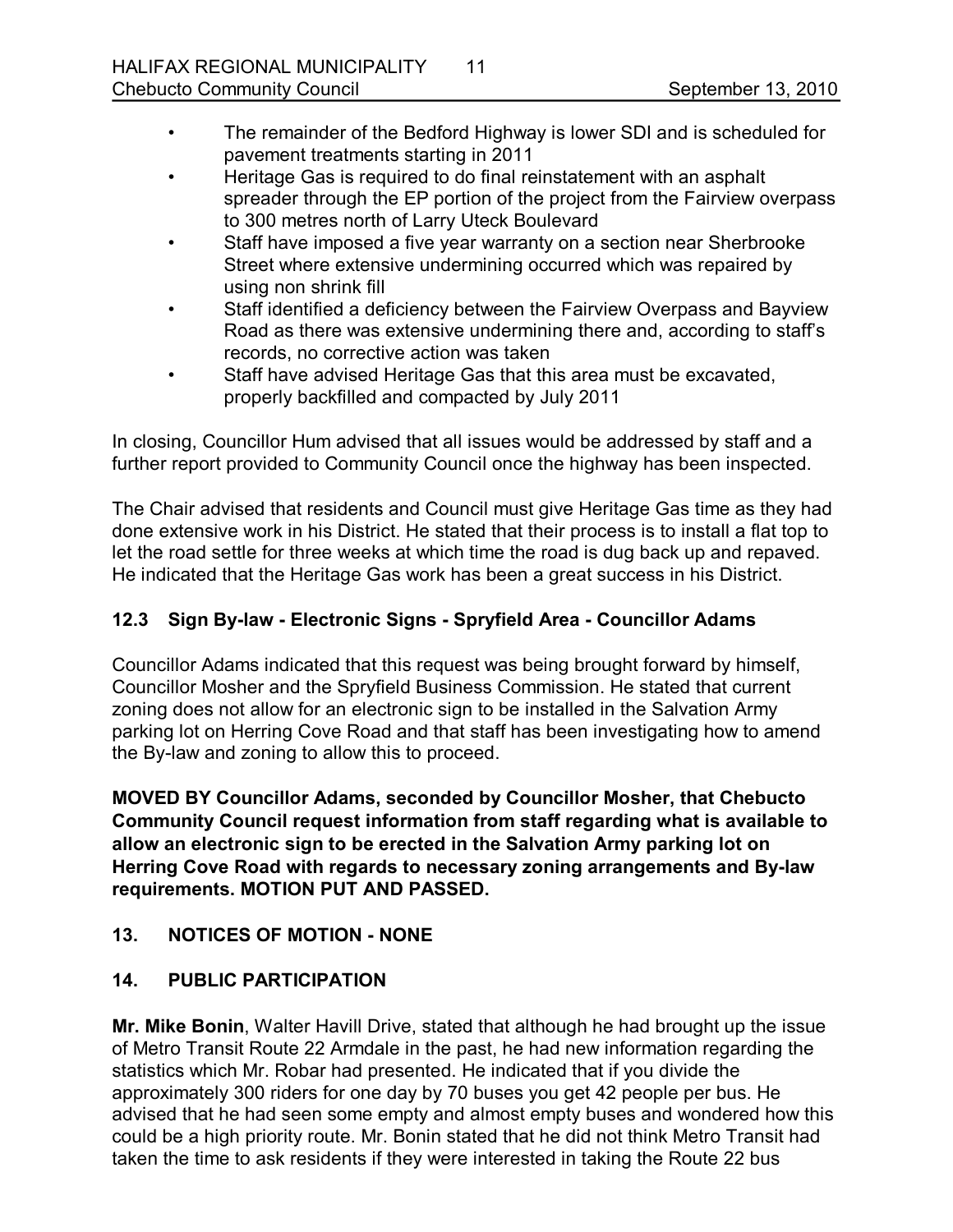themselves; noting that Mr. Robar mentioned that this was also a shuttle bus for employees and he wondered why they did not use a mini van or supervisor's car instead. Regarding Mr. Robar's statement that Metro Transit measures a route's success only after 18 months of service, Mr. Bonin noted that staff had decided in less than a year to terminate the Sambro route. He advised that Route 22 should be terminated before it costs millions of dollars a year as it goes up and down Walter Havill Drive virtually empty. He recommended even downsizing the route into five trips daily. In closing, Mr. Bonin advised that he would appreciate a dialogue on this matter.

In response to Mr. Bonin's comments, Mr. Robar stated that the data staff had collected counted the number of people getting on and off the route as well as two way travel; noting that the number would actually be 140 people per bus rather than 70. Mr. Robar reiterated that this was a high priority route as it was servicing three different issues; park and ride at Exhibition Park, service to the community including service to Mumford Terminal as well as employee transit; noting that it provided HRM with service to customers as well as Metro Transit employees. He advised that Metro Transit was looking to cover a 90% area and that the route would be used even more when the new condominium at the end of Walter Havill Drive was built thus providing connectivity for residents. Mr. Robar indicated that staff did not include operators in their ridership numbers; noting that by transporting employees, they were simply utilizing the available resources to transfer operators for shift changes as a matter of convenience although this was not Metro Transit's ultimate priority. In closing, Mr. Robar advised that the Sambro service was different as it was approved by Regional Council as a one year pilot program.

**Ms. Deanna Frappier**, Walter Havill Drive, referred to the discussion held earlier in the meeting regarding the Northwest Arm Seawall; noting that a meeting was to be held with city planners and stake holders as a result. She wondered if it would be possible for residents to meet with Metro Transit staff and their Councillor in the same manner regarding the Route 22 Armdale issue in order to express their concerns and gain support.

Councillor Mosher advised that the seawall matter was a safety issue. She stated that she had put effort into getting the bus for the area based on resident requests; noting that the route had already proven successful. She advised that this matter had been addressed and documented at several public meetings.

Ms. Frappier stated that her property abuts the bus route and, therefore, this was a safety issue for her children.

Councillor Mosher advised that she would not attend such a meeting as the issue had already been discussed. She indicated that she received a note on her door from a resident who opposed the route at first and now loves it now that it is in place; noting that more residents were for the route than against. In closing, Councillor Mosher stated that this was now a Regional Council issue.